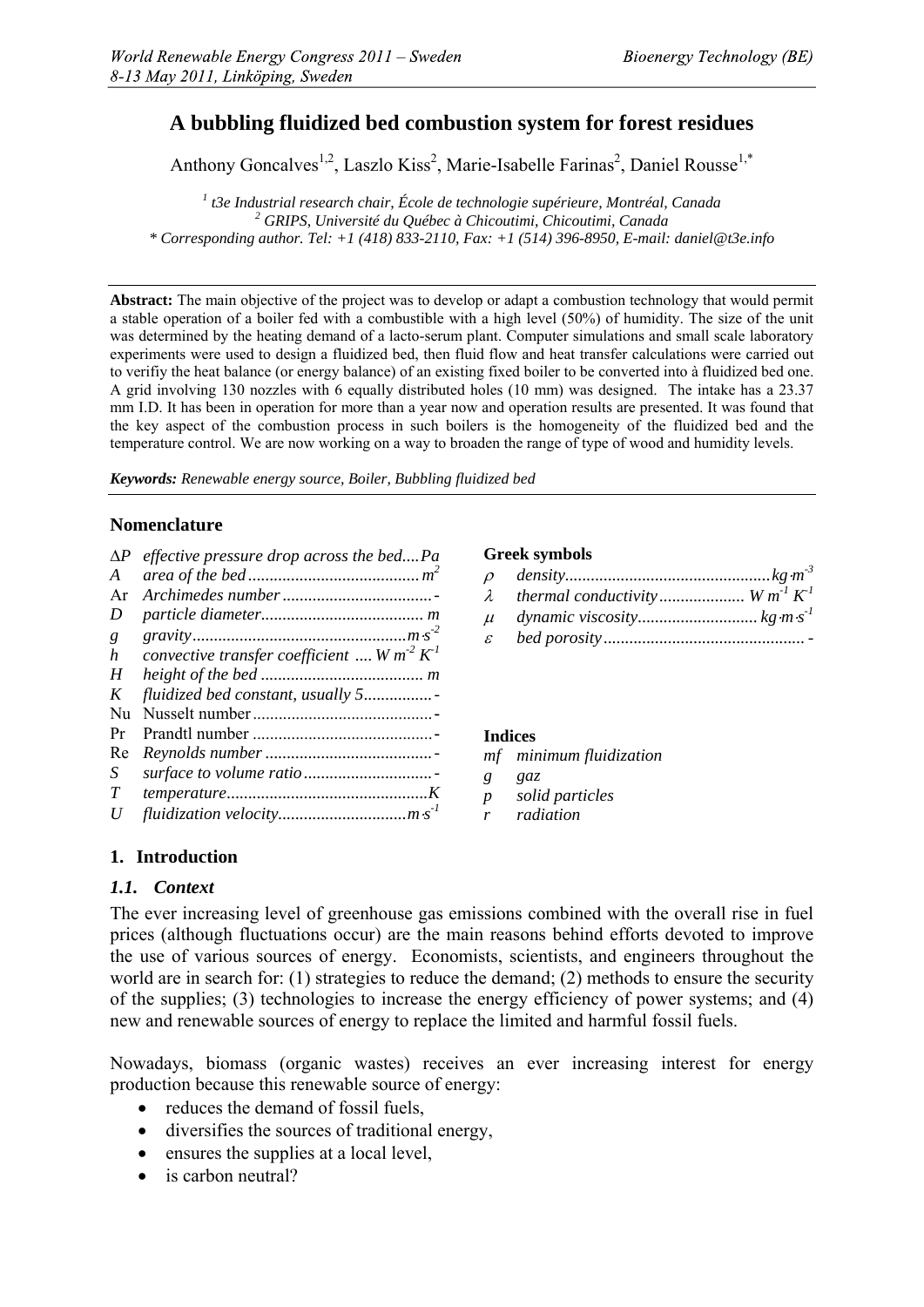Fluidized beds found several industrial applications such as coal and biomass combustion. Boilers involving such a technology are generally more efficient that their counterparts with fixed or mobile grids and this is why bubbling fluidized beds combustors (BFBC) are often selected to transform waste into energy. An efficient combustion for low calorific power fuels is possible with appropriate controls: according to Oka [1], it could reach up to 99%. Moreover, bubbling fluidized bed combustion of solid residues also becomes attractive for thermal steam generators because it can allow for variations in the regime by up to 4% per minute [2].

### *1.2. Fluidized beds combustion*

Fluidization refers to the conditions for which a granular material behaves such as a fluid. To obtain fluidization, a gas (generally air) crosses a bed of particles with an appropriate upward flow rate to create forces that separate particles: the result is a turbulent mixing of gas and solids. The key idea is to obtain the highest mixing rate possible. In practice, the mass flow rate must be high enough to ensure an appropriate mixing and low enough to keep the particles in the mixing. The rationale behind this technology is that the tumbling action provides more effective chemical reactions and heat transfer in the solid fuel particles that are added to the bed.

In this paper, the process involves BFBC. During preheating, the bed is heated up with an auxiliary source (here natural gas). Then, the process is fed with biomass. This initialization process is critical to ensure proper operation. During combustion, part of the ashes and fine particles must be collected with a cyclone. The other part of the ashes is recovered through the sand circulation. The bed temperature – which influences the stability of combustion, the efficiency of the steam generator, and the rate of pollutants are the preponderant factors for this type of system.

#### *1.3. Process characteristics*

BFBC boilers operate at lower temperature than other types of boilers (800-850°C). This may lead to less NOx emissions. However, burning at low temperatures also causes increased polycyclic aromatic hydrocarbon emissions. The temperature upper limit is intrinsically due to the melting point of the most commonly used solid particle: sand. The development of eutectic within the sand is a crucial phenomenon to avoid. The creation of agglomerates will seriously impact the efficiency and may stop fluidization and, eventually, the whole process. The melting point of silica diminishes when it is mixed with ashes and eutectics are formed when hot spots occur in the bed. BFBC reduces the amount of sulfur produced in the form of SOx.

# *1.4. Overview of the installation*

The whole factory into which the boiler is installed produces lactoserum which requires 6MWth and electricity (1MWe). The boiler produces  $10T/h$  at 32 bars and  $315^{\circ}$ C. The whole plant is shown in Fig. 1. On the left-hand side the storage and feeding systems (a) are shown while the boiler (b) is located in the center of the right-hand side of Fig. 1. The feeding system is a key element of the design as the process is continuous and cannot be stopped. The homogenization of the bark in terms of size and humidity is another key aspect. In Fig.1, the fuel is grabbed and thrown into the feeding system where some sorting occurs to avoid having large chunks of wood to get into the 40 cm worm gear. This gear feeds the combustion chamber. The fluidization grid is another key aspect of the process. The shape and size of the nozzles, the numbers and diameters of the orifices as well as the air outlet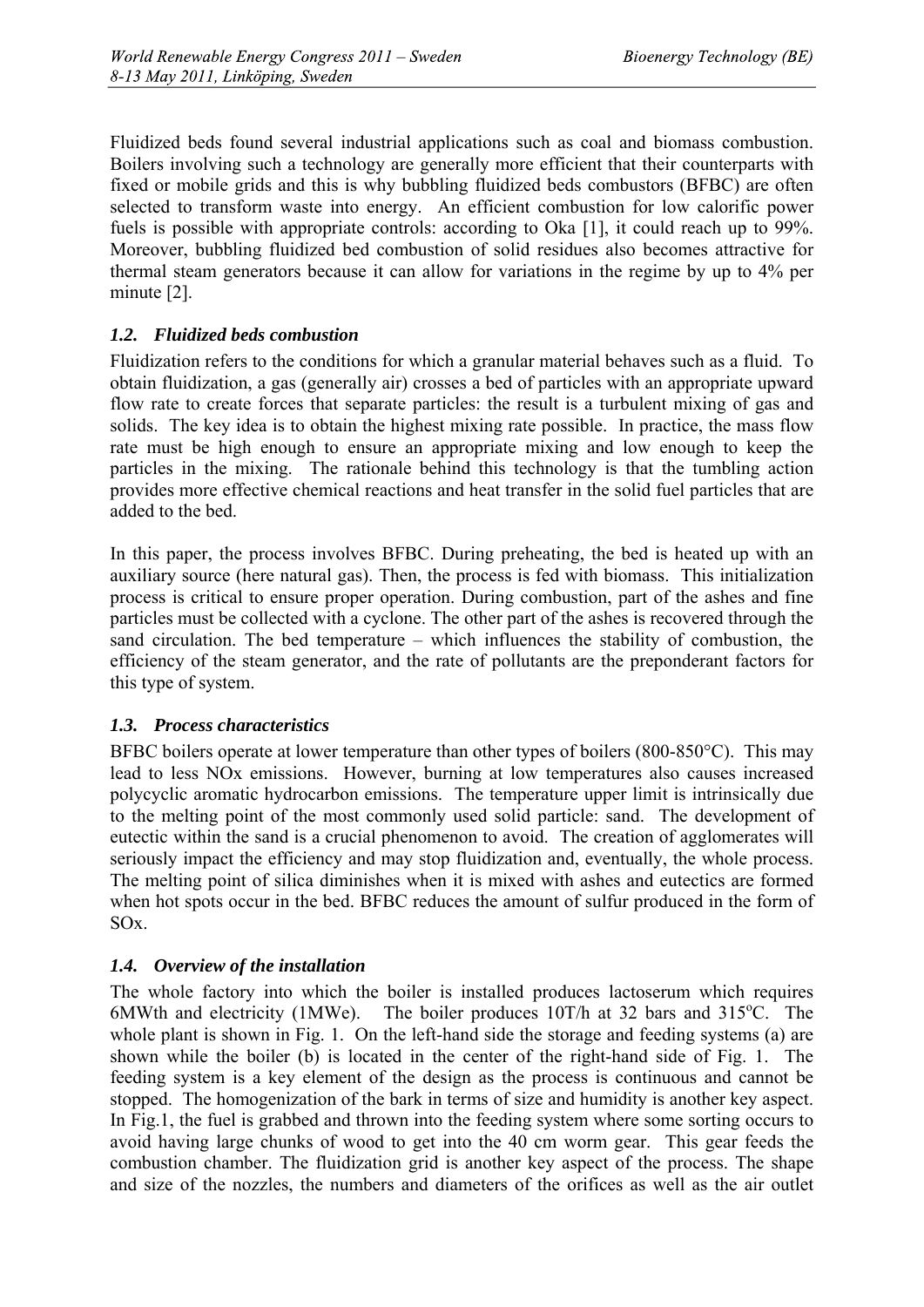velocity have to be selected to maximize the homogenization. The height of the bed and the pressure drop are other key parameters [3,4] discussed in subsequent sections.



*Fig. 1: Layout of the complete plant with: (a) Feeder and storage; (b) boiler, turbine and stack.* 

# *1.4.1. The storage system*

In this area of the plant, the raw material is treated to maximize homogeneity in size, calorific power, and humidity. A mechanical treatment is applied to tear the biggest chunks of wood this to avoid mechanical failure of the feeding system. During winter, humidity and ice were initially found to cause mechanical blocking along the conveyors. Nowadays, by use of specific materials and appropriate controls of the feeding system, this problem vanished. Several tons of material can be stored in the area.

# *1.4.2. The feeding system*

The feeding system has been designed for a rate of 4 tons per hour. Initially, the rough surface of the drop feed, made of refractory, involved too much friction. Suddenly, clusters of bark accumulated in the drop feed were inappropriately falling in the bed. A defluidization was occurring followed by several local hot spots in the bed. There was a high potential for eutectic formation. The refractory has been replaced to solve the problem.

# *1.4.3. The boiler*

The Falmec boiler (B.F.I) was originally designed for a fixed grid (water tubes type). The main design limitation was then the size of the combustion chamber itself which limited the width of the fluidized bed. The overall area of the bed, *A*, was hence predetermined (2,3m x 2) m) and thus the imposed the minimal fluidization velocity (which also depends upon the particles size):  $U_{\text{mf}}$  =1,5 m/s. The primary fan delivers 75 kW with a pressure of 1,27 m CE (or 0,12 bars) during normal operation. This pressure allows for the circulation of the air through the sand bed. The secondary fan as a power of 30 kW with a pressure of 0,38 m CE (or 0,04 bars).

# *1.5. Start-up and control specifications*

# *1.5.1. Start up*

As mentioned earlier, during the start-up, the bed is preheated with an auxiliary burner then the biomass is fed-in. The crucial steps of this initialization process are: (1) verification of the minimal sand thickness of height; (2) start of the primary fan (to initiated fluidization); (3) start of the auxiliary burner; (4) heating of the sand until auto-ignition temperature (about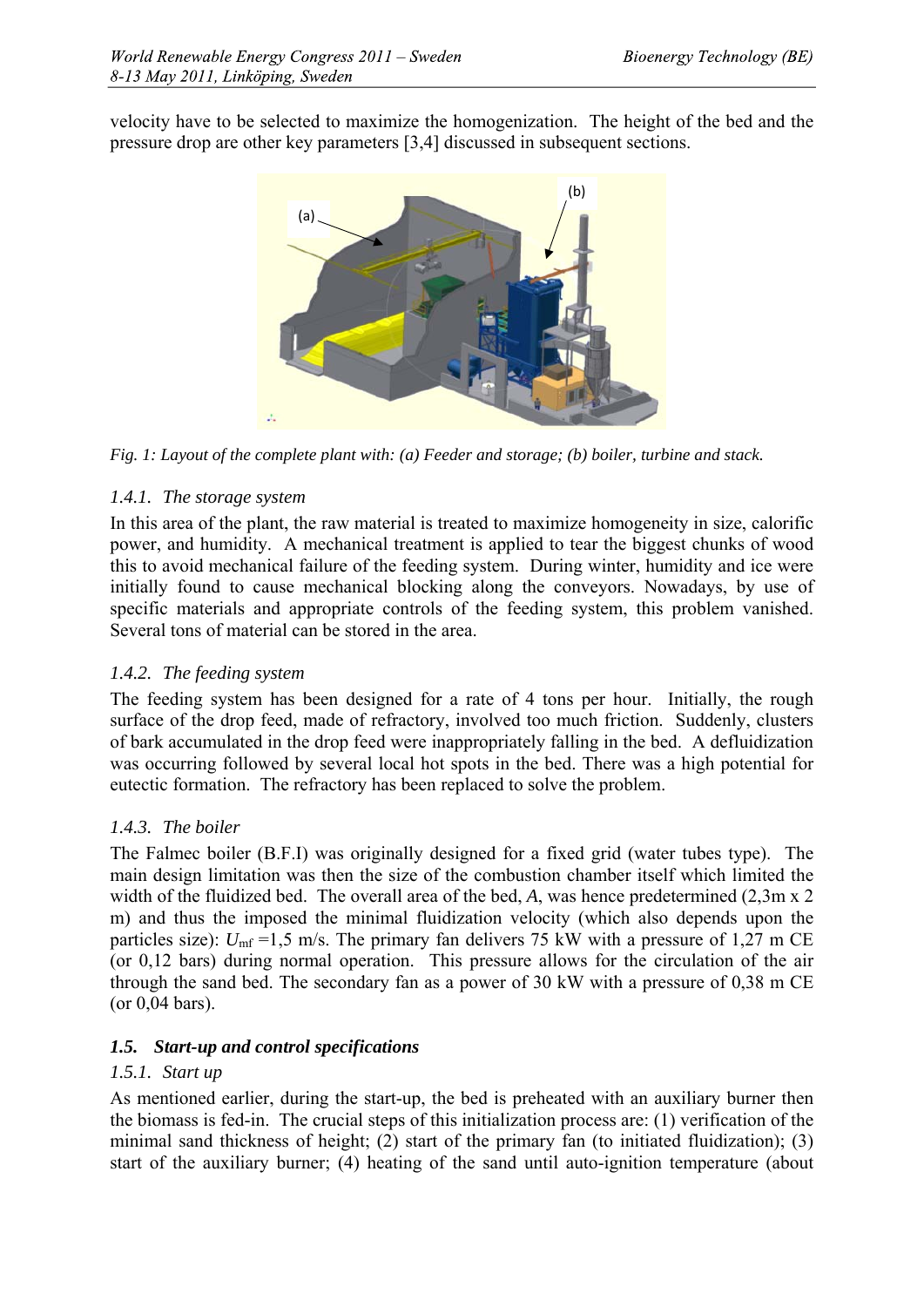700 $^{\circ}$ C); (5) low speed feeding; (6) progressive increase of the biomass flow rate to reach the appropriate average temperature of 850°C.

In the proposed boiler, the main difficulty with the auxiliary burner is that it is located above the bed and this causes poor heat transfer to the bed (between the flame and the sand). Afterwards, we realized that, due to its position, the auxiliary burner was undersized slightly. Moreover, the fluidization (process) air should have been heated to shorten the start-up procedure. One way to enhance the start-up process was to add oil (on a temporary basis) in attempts to improve it. Since then, we rely on drier bark at the beginning.

# *1.5.2. Controls*

The control of a steam generator is largely documented [5,6] while that of fluidized beds is also quite documented [7, 8]. Start-up procedures are also documented [2]. The main parameters to control are the flow rates of the two fans, the stability of the combustion, and the bed temperature, with emphasis on the latter. An increase of the mass flow rate of fluidization air increases the temperature (increase in the combustion rate, internal heat release) and inversely [9, 1]. This indicates that the combustion takes place partly within the bed and partly above the bed (appearance of flames above the bed) in the combustion chamber. Several methods allowing for the control of the fluidization regime with primary air and bed temperature measurements could be carried-out but these methods have not been considered in our installation. It is the variation of the bark or wood chunks humidity, needed at about 50%, which was found to require a rigorous control and measurement here.

The system was started during winter 2009 and a data acquisition system permitted the continuous recording of the most important variables: (1) three thermocouples immersed in the bed; (2) the fan speed (primary, secondary, exhaust); (3) percentage of oxygen in the combustion products; (4) steam pressure. In this study, the fluidization regime was said to be in steady state when the three thermocouples showed similar temperatures (Fig.3 and 4).

# **2. The fluidized bed design and method**

# *2.1. The pressure drop and critical velocity*

The fluidization velocity is a basic parameter but its evaluation is rather complicated. Several correlations based on the pressure drop across the bed are available and this pressure drop varies linearly or nearly linearly with the fluidization velocity. In the case of a turbulent flow, Ergun [10] proposed the following expression:

$$
\frac{-\Delta P}{H} = 150 \frac{(1-\varepsilon)^2}{\varepsilon^3} \frac{\mu U_g}{D^2} + 1.75 \frac{(1-\varepsilon)}{\varepsilon^3} \frac{\rho_g U_g^2}{D}
$$
(1)

In the fluidization regime, the pressure drop in the bed corresponds to the weight of the particles minus the Archimedes force divided by the surface area of the bed. Since the solid volume is  $H \times A \times (1-\varepsilon)$ , this yields:

$$
-\Delta P = \frac{HA(1-\varepsilon)(\rho_p - \rho_g)g}{A} \tag{2}
$$

It is possible to obtain the minimal fluidization velocity when the pressure drop, eq. 2. is inserted into eq.1, yielding: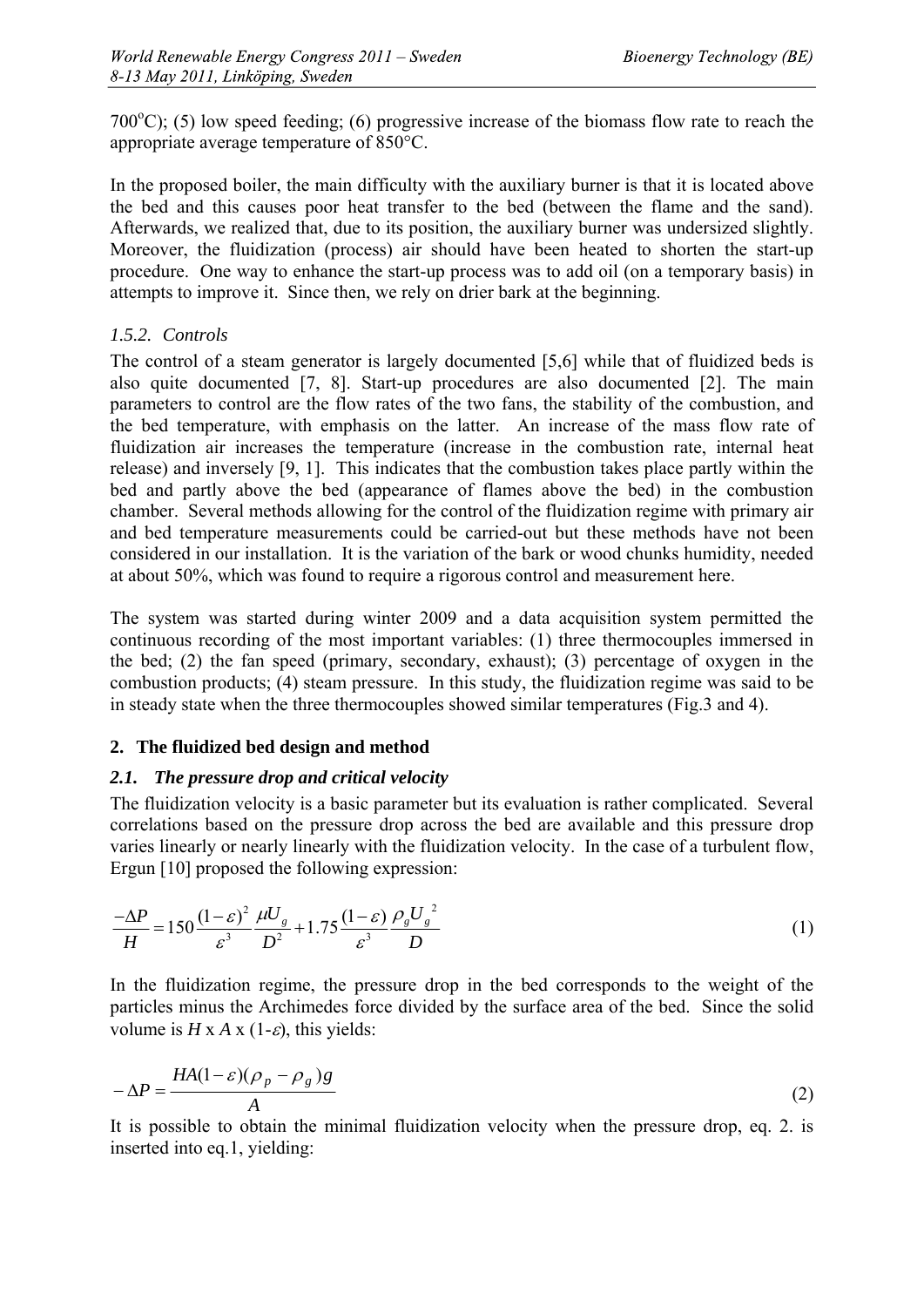$$
(1 - \varepsilon)(\rho_p - \rho_g)g = 150 \frac{(1 - \varepsilon)^2}{\varepsilon^3} \frac{\mu U_g}{D^2} + 1.75 \frac{(1 - \varepsilon)}{\varepsilon^3} \frac{\rho_g U_g^2}{D}
$$
(3)

Introducing the relevant Archimedes and Reynolds numbers gives:

$$
Ar = 150 \frac{(1 - \varepsilon)}{\varepsilon^3} Re_{mf} + 1.75 \frac{1}{\varepsilon^3} Re_{mf}^2
$$
 (4)

Several researchers tried to correlate their results with this expression to evaluate the minimal fluidization velocity:

$$
U_{\text{mf}} = \frac{\mu \left[ \left( C_1^2 + C_2^* A r \right)^{0.5} - C_1 \right]}{D^* \rho_{\text{g}}}
$$
(5)

where  $C_1$ = 27.2 and  $C_2$ = 0.0408 according the results of Grace [11].

#### *2.2. Heat transfer and energy balance*

#### First, the heat transfer characteristic into the fluidized bed

The predominant parameters which influence the heat transfer coefficient are the fluidization velocity, the particle size and the temperature. The Nusselt number for a fixed object immersed in a particle bed was correlated by several researchers. For particle size lower than one millimeter, the refined correlation proposed by Baskakov [12] was used:

Nu = 
$$
0.85Ar^{0.19} + 0.006Ar^{0.5}Pr^{0.33} + \frac{h_r D}{\lambda_g}
$$
 (6)

This equation stands for an Archimedes number ranging between  $10^2$  and  $10^9$  and involves the radiative component of heat transfer calculated with respect to the bed and wall temperatures. The overall energy balance was established to ensure that the existing boiler combined with the fluidized bed could reach the expected parameters (flow, temperature, pressure). A code was developed based on the temperature of the bed for overall balance calculations. The heat transfer by convection, radiation, and conduction was taken into account. This code permits to show that the combustible moisture level of 50% should be respected to ensure a proper operation in term of bed temperature.

#### *2.3. The nozzles design*

The Ergun software [13] has been used to design the bed. The software allows to obtain the suitable air velocities as a function of the fluidization regime, the temperature, the particle size, the height of the bed, and the heat transfer. It enables one to account for pressure drops and homogenization of fluidization. Although not straightforward to use, Ergun permits to correlate the number of holes in the nozzle, the diameter, the minimal fluidization velocity, and the exit nozzle velocity. Whereas several installations may use a perforated plate at the bottom, our combustion calls for a continuous ashes recovery. Hence, fluidization nozzles where used.

Fifteen different nozzles where designed, built, and investigated (two of them are shown in Fig.2a). All were satisfying the design constraints and criteria. The one respecting the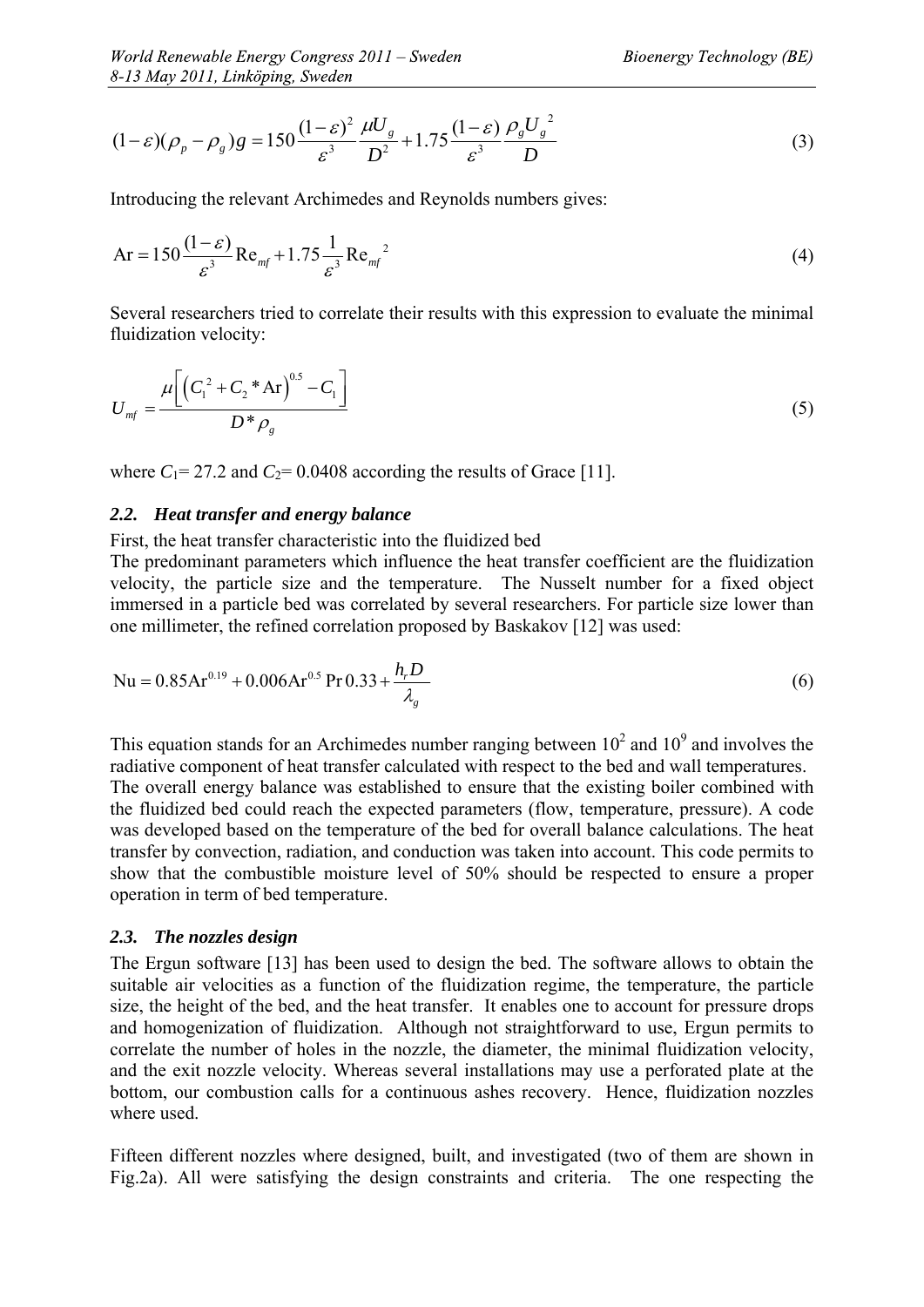minimum pressure drop required to ensure a stable and homogeneous fluidization was ultimately selected. The tests were then carried out in the lab without combustion in a cylindrical sand bed (Fig. 2b).



*Fig. 2: (a) Two of the eight nozzles that were simulated. (b) The laboratory test bench.* 

Four different sizes of sand particles, ranging from 1 to 2mm, 0.841 to 1mm, 0.500 to 1mm, and 250 to 500μm were tested. Mixing was also carried out with bark samples of about 1 cm by 2 cm. We found that the bark size did not matter and that the mixing was occurring only in the upper level of the bed, close to the surface. It is however important to note that the cold tests were quite different than the flowing full-scale results.

Finally, a bed involving 130 nozzles (Fig. 3) with 6 equally distributed holes (10 mm) was selected. The intake has a 23.37 mm I.D. The pressure loss is 5kPa when the flow rate is maximum. This flow rate varies from  $0.0185$  m<sup>3</sup>/mn at  $20^{\circ}$ C. 300 mm of sand was found to be the lowest limit for an homogeneous distribution of air while 600 mm was identified as the upper limit to avoid the over sizing of the fan.



*Fig. 3: The fluidized bed: (a) Full scale model; (b) Actual bed with uncovered heads.* 

# **3. Results**

Several preliminary tests (not reported here) were needed to fine-tune the operations at the beginning. We worked until uniform temperatures were obtained, thus obtaining a suitable fluidization regime. We also found out that the content of oxygen remained constant with the temperature increase which in turn was proportional to an increase in the mass flow rate of combustible. We noticed that the biomass (fir bark) involved sand that progressively increased the level of the bed (after 10-12 hours of operations) which had to be lowered (by a simple control of the sand circulation). Our first series of tests showed a temperature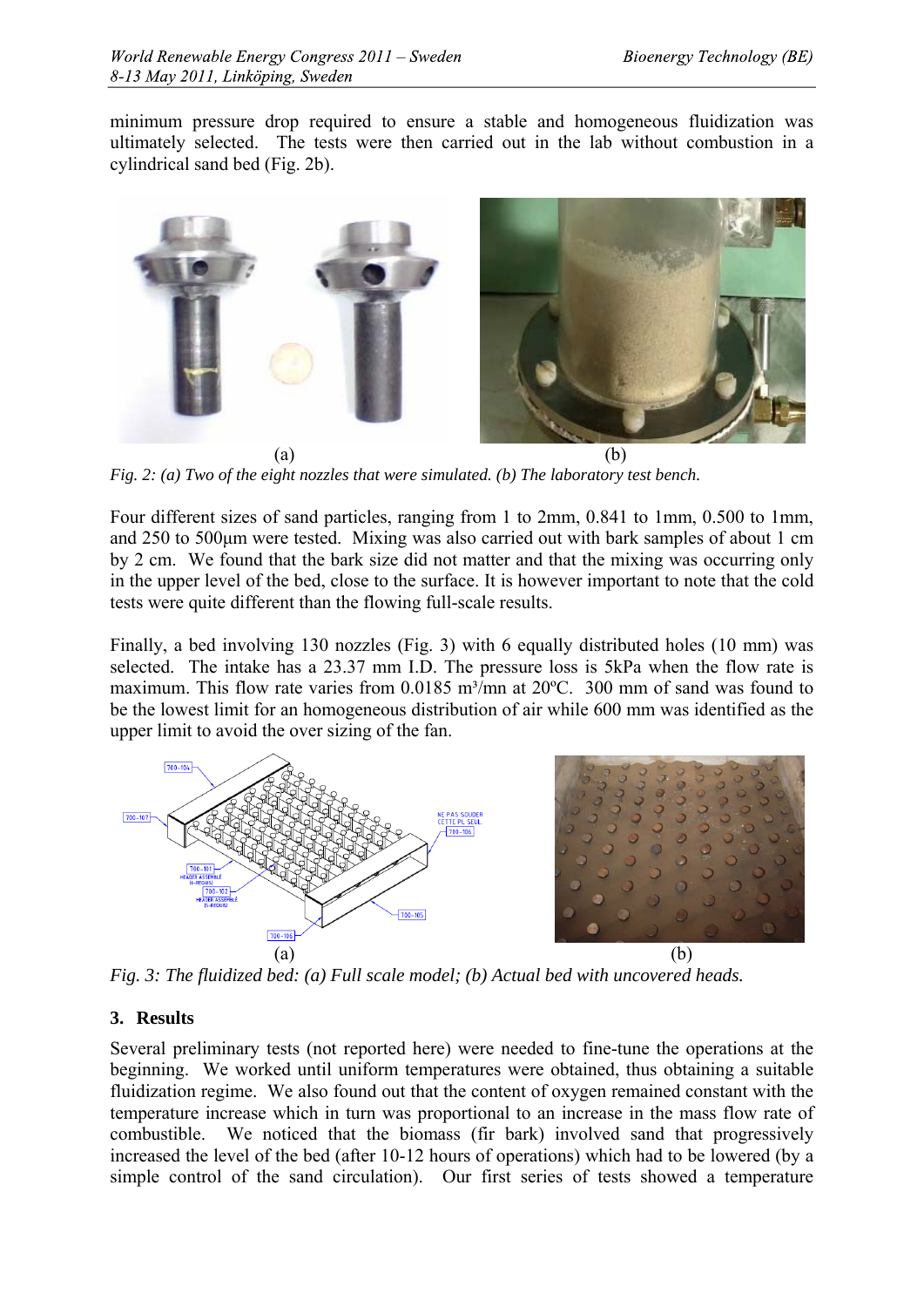variation between  $730^{\circ}$ C and  $838^{\circ}$ C. The content in oxygen varied from 1% to 13%. A high content (near 21%) indicates that the combustion is almost completed while à low content shows that there is a high combustion.

Fig. 4 presents two test cases at two different temperatures and same pressure levels. Temperature and boiler pressure are indicated on the left axis (0-1000 range) while the oxygen content and the fan speed is reported in % on the right axis (0-100% range). The abscissa is time in hours.

Fig.4a shows, over a period of about one hour, that the control system maintains the steam pressure (represented by  $\times$ ) constant at about 350 PSI (the set-point). Indeed, the pressure varied between 320 and 356 PSI  $(\pm 9\%)$ . In Fig. 4, decreases in the pressure occur with increases in the primary fan velocity (represented by  $\ast$ ). This corresponds to a simultaneous increase in combustion as the content in oxygen (left axis, represented by  $\Delta$ ) decreases. This content is always below 16%, which is excellent. The temperature here varied from 650ºC to 785ºC.



*Fig. 4: Temperature, pressure, oxygen content and primary fan power as functions of time: (a) lower regime; (b) higher regime.* 

Fig. 4b illustrates, over a period of about one quarter of an hour, that the control system maintains the steam pressure constant at about 340 PSI  $(\pm 7\%)$ : A more stable regime is shown. In Fig. 4b, the trends are similar to those reported in its twin but the regime is higher with temperature ranging between 865°C and 915°C. This indicates a higher combustion regime also shown by a lower content in oxygen for the period. The temperature is also more homogeneous in this test case as the control loop improved with time and experience with the boiler.

An interesting feature of the installation is that the pressure settings remained constant during the test showing no need for manual adjustments after the tuning of controls.

#### **4. Conclusion**

A bubbling fluidized bed for the combustion of moist wood residues has been designed for an existing steam generator originally involving a fixed grid. The objective was to allow this generator to accept combustibles with a high level of humidity with no compromise over